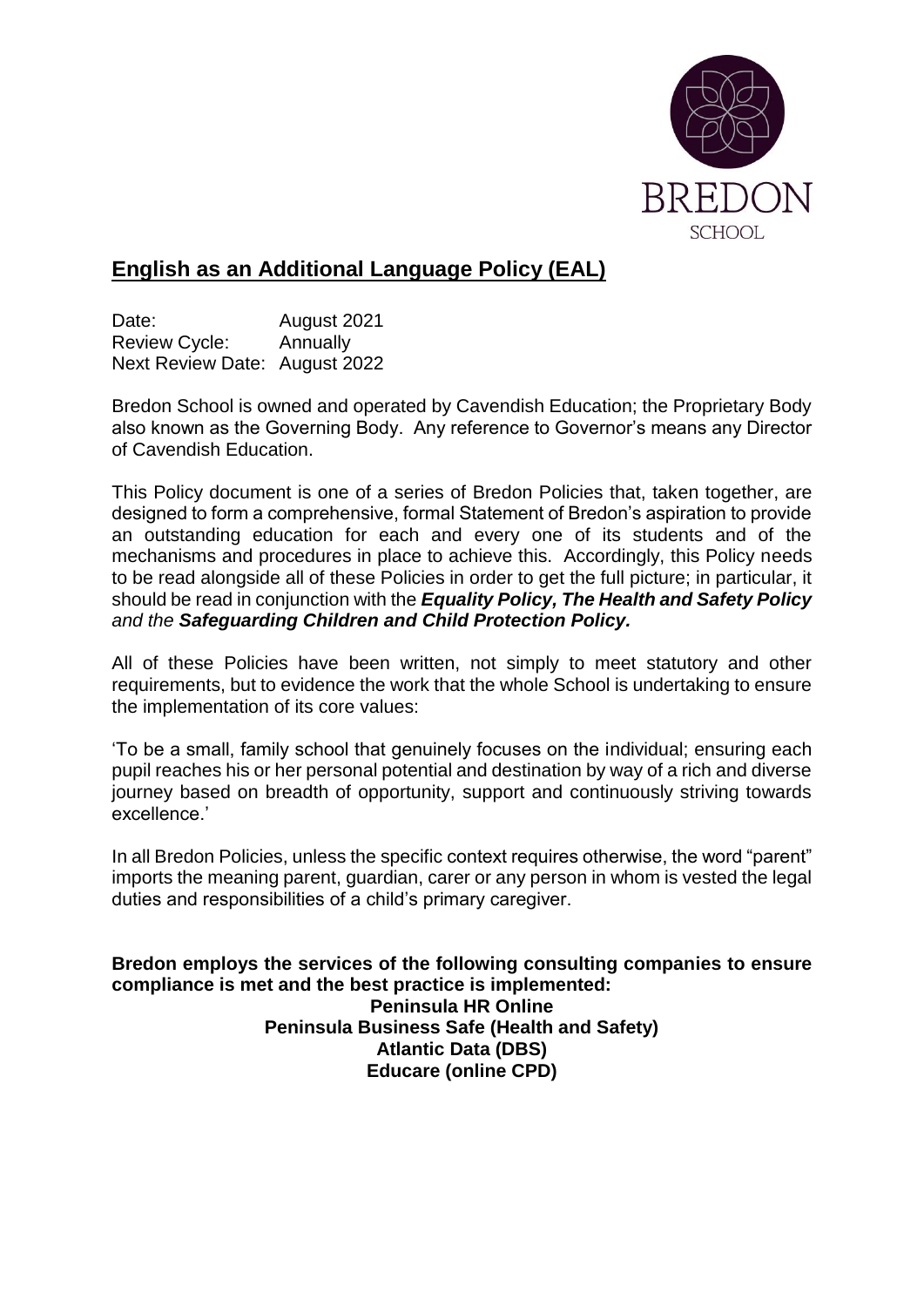

### **Rationale**

Bredon School has small numbers of pupils for whom English is an additional or second language to their own native language. We are entirely committed to ensuring that EAL and/or international pupils at Bredon School are provided with the best opportunities to enable them to make progress in a British curriculum environment. This is the principal aim of this policy.

Bredon School and its staff and wider pupil community value the cultural diversity brought by speakers of other languages. We take steps to ensure that pupils who speak other languages are integrated effectively into the school environment, both academically and pastorally.

EAL pupils are subject to all the normal procedures for learning, teaching and assessment that all pupils are, such as the Progress Grades, subject levels and academic reviews. However, in addition, communication is enhanced between the specialist teachers of English, the SEN department, the English department and subject teachers. We maintain an EAL register, similar to the SEN register, to ensure that we are tracking and monitoring our meeting of the needs of pupils with EAL.

#### **Our commitments as a school**

- Ensure all teaching staff are informed when a pupil on the EAL register is in one of their classes.
- Recognise the importance of the role of parents and the need to communicate with them about their child's progress specifically in language learning.
- Provide appropriate cultural resources where possible celebrating language and cultural differences.
- Ensure that tasks are well supported by concrete and visual materials,
- especially for pupils in the earlier stages of English acquisition.
- Differentiate in the planning of lessons.
- Make staff aware that although pupils become conversationally fluent in two years it may take several more years for them to become fluent writers.
- Provide additional learning support for EAL outside of normal lesson times where assessment has demonstrated that this is necessary.
- Provide access to statutory assessments making full use of special/access arrangements where appropriate.
- Provide appropriate funding for resources and training of staff.
- Attend to the overall welfare and well-being of pupils on the EAL register and liaise with the School's pastoral staff in the event of concerns arising.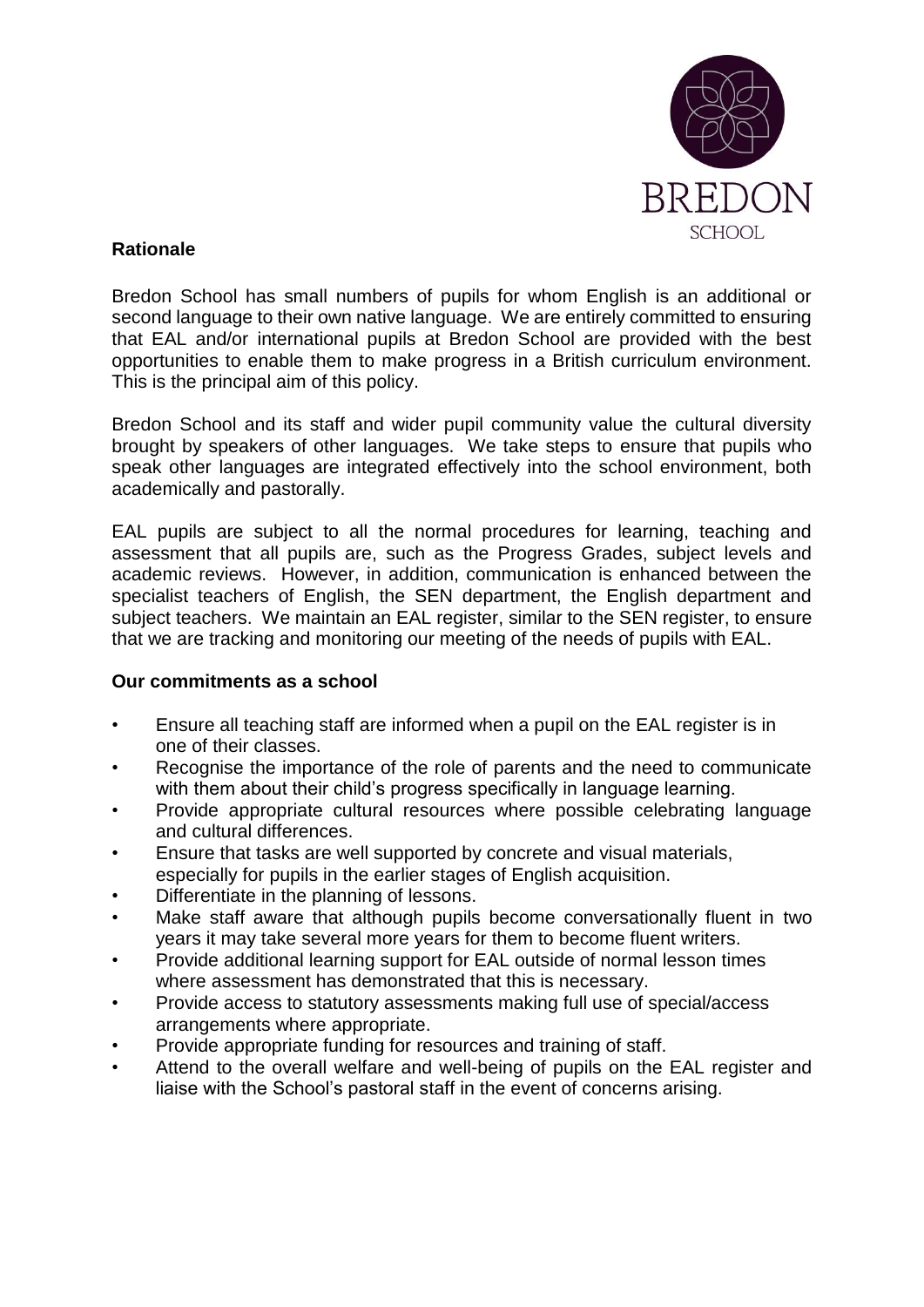

## **Principles of effective EAL provision**

- Language develops best when used in purposeful contexts across the curriculum.
- Effective use of language is crucial to the teaching and learning of every subject.
- The language demands of learning tasks need to be identified and planned for, with attention both to initial access and to extension.
- Access to learning requires attention to words and meanings embodied in each curriculum area. Meanings and understandings cannot always be assumed but need to be explored.
- Simplified language to allow EAL pupils access to the curriculum should not equate to simplified lesson content and tasks should challenge pupils appropriately.
- Teachers have a crucial role in modelling uses of language.
- The focus and use of additional support time are best seen as an integral part of curriculum and lesson planning.
- All pupils have entitlement to the full curriculum.
- A distinction is made between EAL and Special Educational Needs.
- Language is central to our identity. Therefore, teachers need to be aware of the importance of pupils' home languages and to build on their existing knowledge and skills.
- Many concepts and skills depend on and benefit from well-developed home language and literacy in home language enhances subsequent acquisition of EAL.
- All languages, dialects, accents and cultures are equally valued.

# **Identification, Assessment, Pupil Passports and Support Provision**

At the point of prospective admission, the school collects information on pupils' home language and ethnic background. On acceptance, EAL pupils or those anticipated to be EAL pupils will undertake an English language assessment on an individual basis. This will be organised by the English department, notably a specialist EAL teacher. Any necessary support such as exam access arrangements will then be arranged as appropriate and a Pupil Passport will be written. Once a child's needs are identified support can be provided in a range of ways including:

- Advice and resources given to class teachers to aid their support of the pupil in lessons, with specific reference to the particular language needs in question.
- Pupil passports are issued to teachers for reference, in the same way that they are for pupils with Statements of Special Educational Needs or those who have been transitioned to Education, Health and Care Plans.
- Resources such as keyword lists, mini dictionaries, etc.